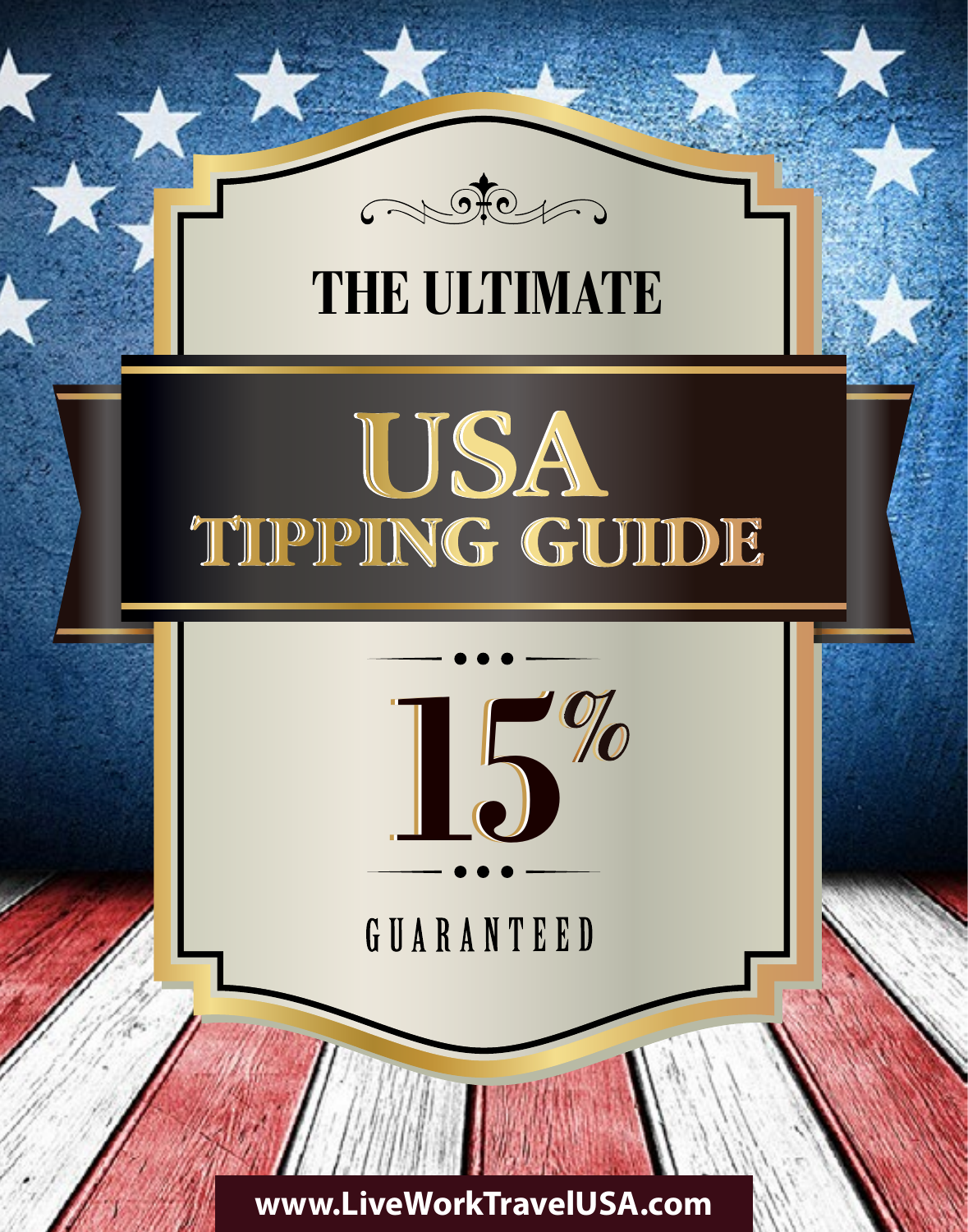## **USA TIPPING GUIDE**

## **Food Service**

## **Barista**

No tip required, you can however throw some coins into the tip jar.

#### **Bartender**

➞ **\$1** per drink is common or **15%** of the total bill

#### **Maitre d'**

➞ **\$5 to \$25** for special efforts

## **Pizza Delivery person**

➞ **10%** or minimum of **\$2**

#### **Takeout**

Whenever you just stop by at a restaurant and order takeout, you don't have to tip, even if this restaurant has waiters. Nobody served you, they don't have to clean dishes, no tip.

#### **Waiter**

➞ **15% to 20%** depending on the level of service you've received. Paying less than 15% is a sign that you weren't happy with something. You can just not tip at all, but make sure you're not punishing the wrong person. If the kitchen screws up, it's not the waiter's fault.

#### **Buffet-Style Restaurant**

➞ **5% to 10%** of the total bill is suggested for the Waiter/Waitress. If your waiter did nothing but bringing some utensils, you don't have to tip anything.

# **Hotel Staff**

## **Bellman/Porter or everyone who carries your luggage**

➞ **\$1 to \$2** per bag

### **Concierge**

➞ **\$5 to 20** depending on the service. **\$20** if he does something exceptional. Nothing for directions.

### **Housekeeper**

➞ **\$1 to \$5** per night. It motivates them to get tipped daily, but you can also leave the total on your last day.

### **Valet Parking**

➞ **\$2 to \$5** when you get your car back

#### **Room service**

➞ **\$5** (unless gratuity is included in the check)

facebook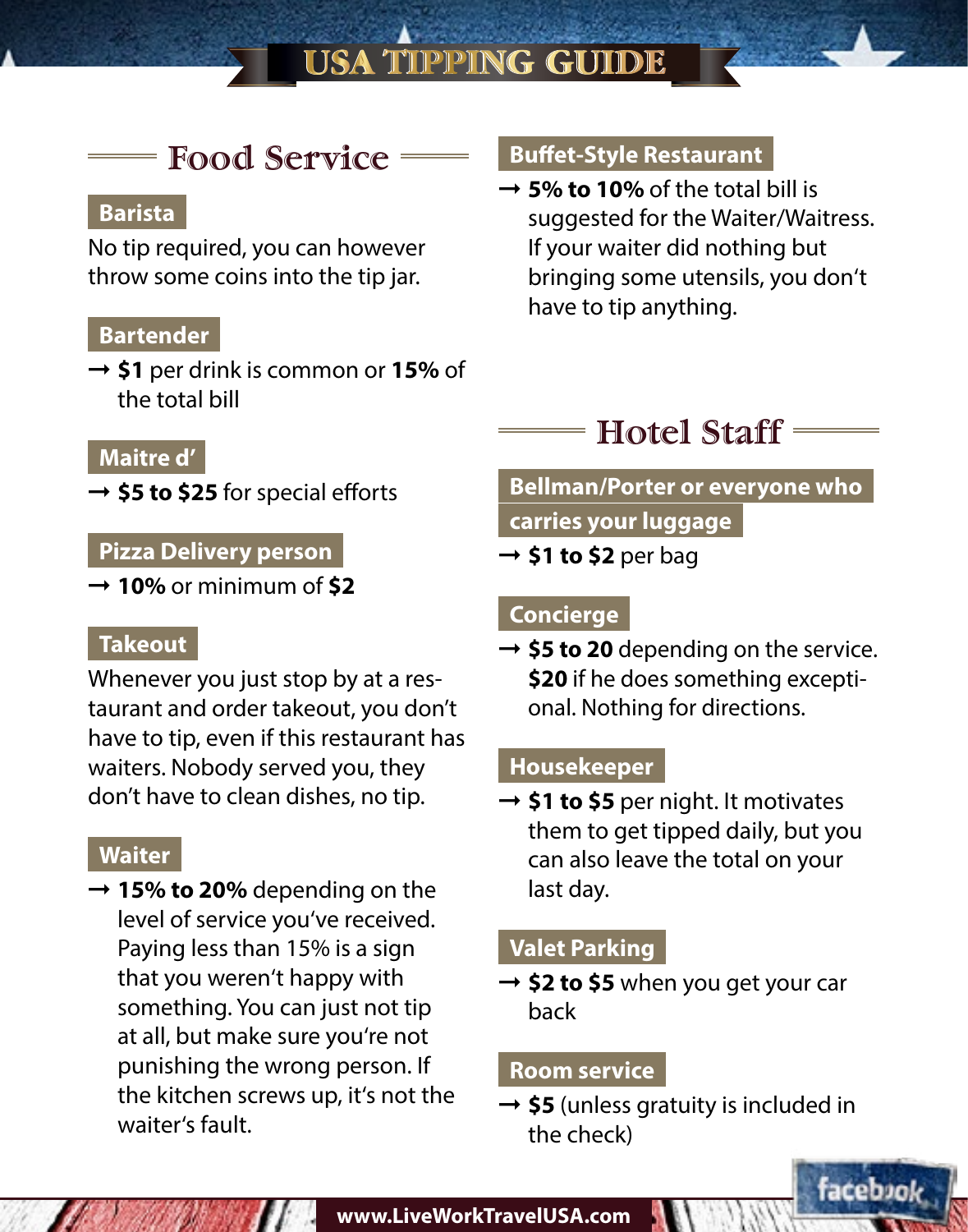## **USA TIPPING GUIDE**

# **Travel**

## **Bus driver (not mass transit)**

➞ **\$1 to \$2**, if he/she handles luggage

## **Chauffeur**

➞ **10-15%**

## **Taxi Driver**

➞ **10%, \$2** minimum

# **Personal Service**

## **Barber, Hair Stylist, Manicurist,**

- **Spa Service, Masseuse**
- $\rightarrow$  You can't go wrong with roughly **15%**

#### **Shoe-shiner**

 $\rightarrow$  \$2 to \$3

## **Other**

## **Airports**

## **Porter/skycap**

➞ **\$1** per bag. **\$2** for heavy items.

## **in-flight personnel**

none

## **Wheelchair**

 $\rightarrow$  \$3 to \$5

## **Electric Cart Transport**

 $\rightarrow$  \$1 to \$2

## **Rental Car Shuttle Driver**

➞ **\$1** per bag or more if they help with luggage

#### **Coat checker**

➞ **\$1** per coat

## **Children's Party**

➞ **\$15 to \$25** for Clown depending on performance.

## **Catering Server**

➞ **\$20** if one server. **\$10** each if more than one server.

## **Dog Groomer**

➞ **15%** but no less than **\$2** per dog

## **Tattoo Artist**

 $\rightarrow$  A tip is not required, but you can give whatever you want if you feel the work is exceptional.

**facebook** 

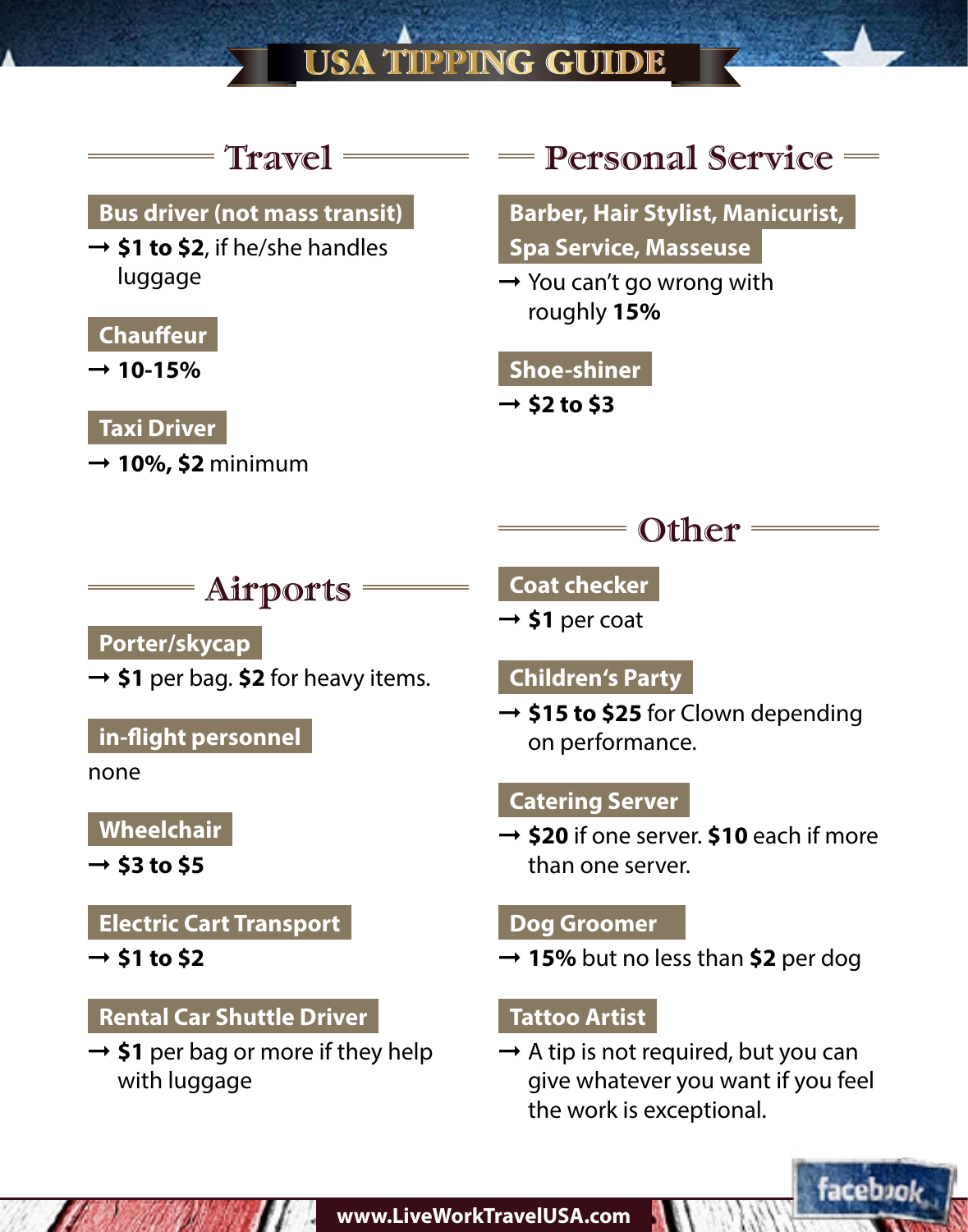## **Furniture Deliverer**

➞ **\$5 to \$10**, if they install the furniture for you

#### **Grocery store bagger**

 $\rightarrow$  No need to tip. It's part of the service.

#### **Mover**

➞ **\$5 to \$20** per person based on performance

#### **Tip Jars**

 $\rightarrow$  You will notice a jar or container with cash in some stores to throw in money. That's totally optional. Customers usually don't put money in it, and if they do it's the change that they got back.

## **Wedding**

## **Coat Room Attendants**

 $\rightarrow$  It is customary to give fifty cents per guest. However, it may be to your advantage to arrange for a flat fee prior to the event.

#### **Limousine Driver**

➞ **15%** but check if the tip has already been added into the final bill.

## **Florists, Photographers, Bakers, Musicians**

 $\rightarrow$  Tipping only for extra special services, up to **15%**.

### **Civil Ceremony Officials**

(Judge, Justice of the Peace, City Clerk)

 $\rightarrow$  The average gratuity is between **\$50 to \$75**. If travel is involved, an additional gratuity is expected.

## **Clergymen, Rabbis, Priests**

- ➞ **\$75** donation is considered proper
- ➞ **\$100** gratuity for the wedding officiant

## **Organist and Musician**

 $\rightarrow$  Fees might already be included in the rental fee for the church. If not, a gratuity of **\$35 to \$50** is appropriate.

facebook



#### ➞ **\$25 to \$100**